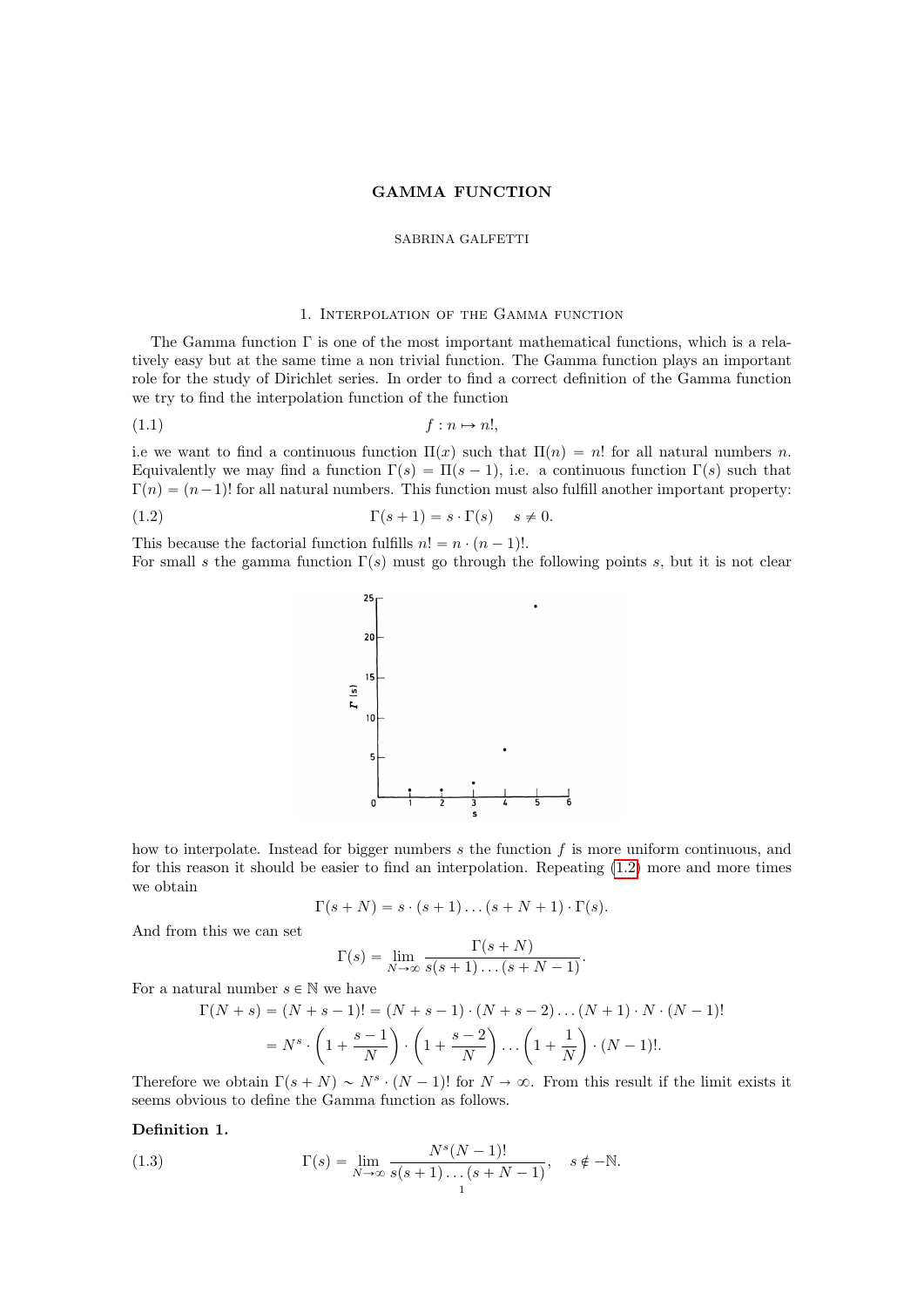**Definition 2.** For the case  $s \notin -\mathbb{N}$  and  $N \in \mathbb{N}$  we have

$$
\Gamma_N(s) = \frac{N^s(N-1)!}{s(s+1)\dots(s+N-1)}
$$

.

It remains to prove that the Gamma function is well defined.

*Proof.* We want to prove that the limit  $\lim_{N\to\infty} \Gamma_N(s)$  exists. We have

$$
\frac{\Gamma_{N+1}(s)}{\Gamma_N(s)} = \left(\frac{N+1}{N}\right)^s \cdot \frac{N}{s+N} = \left(1 + \frac{1}{N}\right)^s \cdot \left(1 + \frac{s}{N}\right)^{-1}.
$$

Then using the Taylor expansion of  $(1 + \frac{1}{N})^s$ , i.e.  $(1 + \frac{1}{N})^s = (1 + \frac{s}{N} + o(\frac{1}{N^2}))$  and of  $(1 + \frac{s}{N})^{-1}$ , i.e.  $(1 + \frac{s}{N})^{-1} = (1 - \frac{s}{N} + o(\frac{1}{N^2}))$  we obtain

$$
\frac{\Gamma_{N+1}(s)}{\Gamma_N(s)} = \left(1 + \frac{s}{N} + o\left(\frac{1}{N^2}\right)\right) \cdot \left(1 - \frac{s}{N} + o\left(\frac{1}{N^2}\right)\right) = \left(1 + o\left(\frac{1}{N^2}\right)\right).
$$

This proves that

$$
\prod_{N\geqslant 1}\frac{\Gamma_{N+1}(s)}{\Gamma_N(s)}
$$

converges, which means that the limit exists. And therefore  $\Gamma_N(s)$  is well defined.

We also obtain

$$
\Gamma_N(s) = \Gamma_1(s) \cdot \prod_{n=1}^{N-1} \frac{\Gamma_{n+1}(s)}{\Gamma_n(s)} = \frac{1}{s} \prod_{n=1}^{N-1} \left[ \left( 1 + \frac{1}{n} \right)^s \cdot \left( 1 + \frac{s}{n} \right)^{-1} \right].
$$

Definition 3. The Gamma function defined as an infinite product due to Euler

(1.4) 
$$
\Gamma(s+1) = s\Gamma(s) = \prod_{n=1}^{\infty} \frac{\left(1 + \frac{1}{n}\right)^s}{\left(1 + \frac{s}{n}\right)}.
$$

*Proof.* We check that this definition satisfies the desired properties, i.e that  $\Gamma(s + 1) = s\Gamma(s)$  for all  $s \neq -\mathbb{N}$  and that  $\Gamma(n) = (n-1)!$  for all  $n \in \mathbb{N}$ . We have

 $\overline{a}$ 

<span id="page-1-1"></span>
$$
\Gamma(s+1) = \lim_{N \to \infty} \left[ \frac{N^{s+1}(N-1)!}{(s+1) \cdot (s+2) \dots (s+N)} \right]
$$
  
= 
$$
\lim_{N \to \infty} \left[ s \cdot \frac{N}{N+s} \cdot \frac{N^s(N-1)!}{s(s+1) \cdot (s+2) \dots (s+N-1)} \right]
$$
  
= 
$$
\lim_{N \to \infty} \left[ s \cdot \frac{N}{N+s} \cdot \Gamma_N(s) \right] = s\Gamma(s).
$$

To prove the second property we use induction. We have that  $\Gamma(1) = 1$  by the previous formula. So the statement holds for all n, it remains to prove it also for  $n + 1$ . We have using the first property and the induction step that

$$
\Gamma(n+1) = n\Gamma(n) = n \cdot (n-1)! = n!.
$$

 $\Box$ 

## <span id="page-1-0"></span>2. Weierstrass representation of the Gamma function

We can now write the following

(2.1) 
$$
\Gamma(s+1) = s\Gamma(s) = \lim_{N \to \infty} \left[ \frac{N^s}{\left(1 + \frac{s}{1}\right) \cdot \left(1 + \frac{s}{2}\right) \dots \left(1 + \frac{s}{N-1}\right)} \right].
$$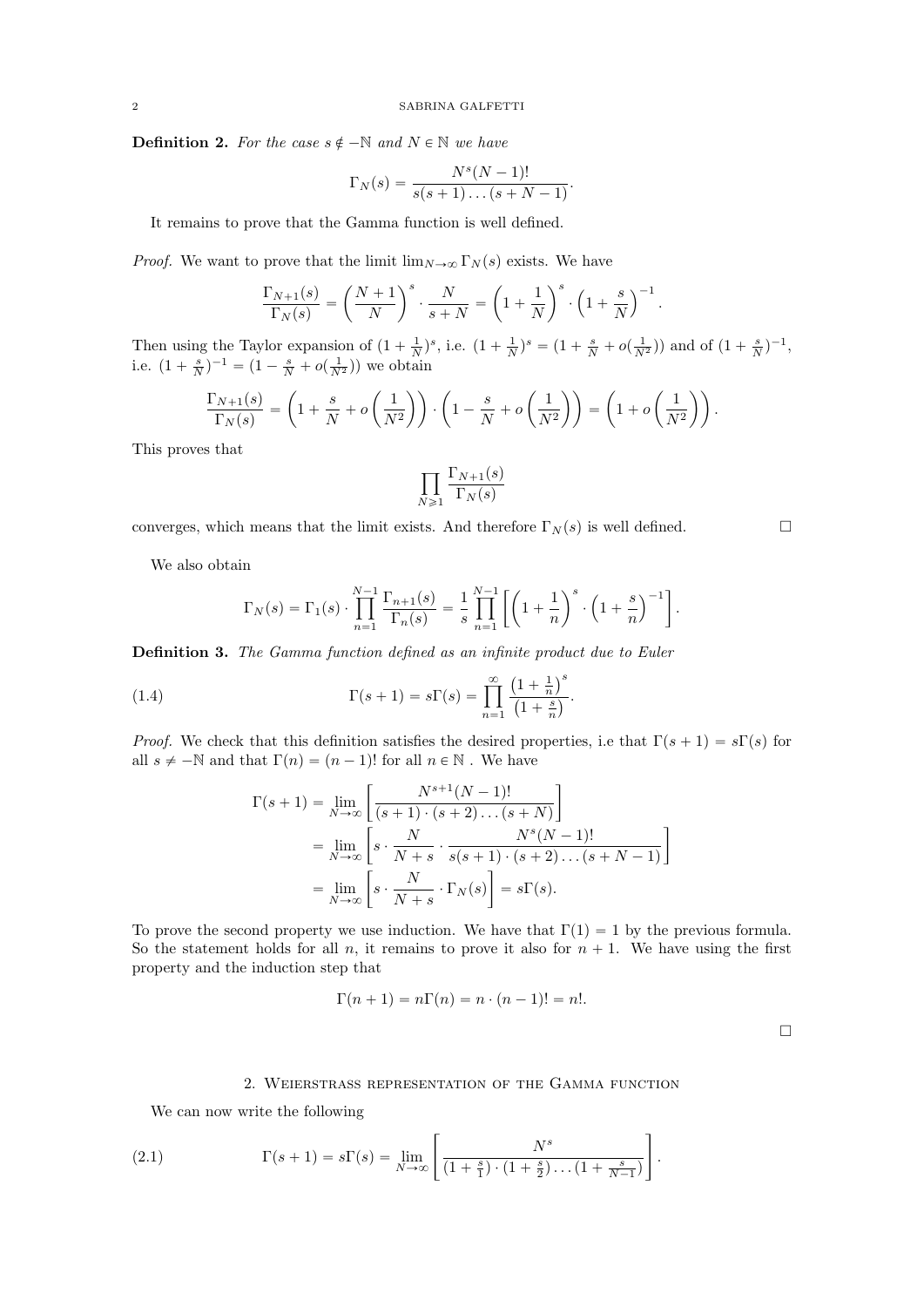Then we take the logarithm and we find for  $|s| < 1$  that

$$
\log \Gamma(s+1) = \lim_{N \to \infty} \left[ s \log N - \sum_{n=1}^{N-1} \log \left( 1 + \frac{s}{n} \right) \right]
$$
  
= 
$$
\lim_{N \to \infty} \left[ s \log N - \sum_{n=1}^{N-1} \left( \frac{s}{n} - \frac{s^2}{2n^2} + \frac{s^3}{3n^2} - \dots \right) \right]
$$
  
= 
$$
\lim_{N \to \infty} \left[ s \left( \log N - \left( 1 + \frac{1}{2} + \frac{1}{3} + \dots + \frac{1}{N-1} \right) \right) + \frac{s^2}{2} \left( \frac{1}{1^2} + \frac{1}{2^2} + \dots + \frac{1}{(N-1)^2} \right) - \frac{s^3}{3} \left( \frac{1}{1^3} + \frac{1}{2^3} + \dots + \frac{1}{(N-1)^3} \right) + \dots \right].
$$

**Definition 4.** The Euler's constant  $\gamma$  is defined as

$$
\gamma := \lim_{N \to \infty} 1 + \frac{1}{2} + \frac{1}{3} + \ldots + \frac{1}{N-1} - \log N.
$$

Moreover the series  $1 + \frac{1}{2^r} + \frac{1}{3^r} + \ldots + \frac{1}{(N-1)^r}$  with  $r \ge 2$ , goes to the limit  $\sum_{n=1}^{\infty} \frac{1}{n^r} = \zeta(r)$ , where we recall that  $\zeta(r)$  represents the Riemann zeta function. Exchanging the limit with the sum (using dominated convergence) we obtain

$$
\log \Gamma(1+s) = -\gamma s + \frac{\zeta(2)}{2} s^2 - \frac{\zeta(3)}{3} s^3 + \dots, \qquad |s| < 1.
$$

Where the Riemann zeta function evaluated at integers represents the coefficients of the Taylor series of  $\log \Gamma(s + 1)$ , where the expansion is made at the point  $s = 1$ . We can deduce another product formula for  $\Gamma(s)$ . Using the following property

$$
1 + \frac{1}{2} + \ldots + \frac{1}{N-1} = \log(N) + \gamma + o(1),
$$

we can write

$$
N^s=e^{s\log N}=e^{s(1+\frac{1}{2}+\ldots+\frac{1}{N-1}-\gamma-o(1))}\sim e^{-\gamma s}e^{s(1+\frac{1}{2}+\ldots+\frac{1}{N-1})}.
$$

Inserting this last formula in [\(2.1\)](#page-1-0) we obtain

$$
\Gamma(s) = \lim_{N \to \infty} \left[ \frac{N^s}{s \cdot (1 + \frac{s}{1}) \cdot (1 + \frac{s}{2}) \cdot \dots \cdot (1 + \frac{s}{N-1})} \right] = \frac{e^{-\gamma s}}{s} \lim_{N \to \infty} \left[ \frac{e^{s(1 + \frac{1}{2} + \dots + \frac{1}{N-1})}}{(1 + \frac{s}{1}) \cdot (1 + \frac{s}{2}) \dots (1 + \frac{s}{N-1})} \right]
$$

$$
= \frac{1}{se^{\gamma s}} \lim_{N \to \infty} \prod_{n=1}^{N-1} \left[ \frac{e^{\frac{s}{n}}}{(1 + \frac{s}{n})} \right]
$$

**Definition 5.** The function  $\frac{1}{\Gamma(s)}$  defined as an infinite product due to Weierstrass

<span id="page-2-0"></span>(2.2) 
$$
\frac{1}{\Gamma(s)} = s e^{\gamma s} \prod_{n=1}^{\infty} \left[ \left( 1 + \frac{s}{n} \right) e^{\frac{-s}{n}} \right].
$$

From this representation we can see that  $\frac{1}{\Gamma(s)}$  is defined in the whole complex plane and that this function is holomorphic, since the product formula converge. Further we can see that  $\frac{1}{\Gamma(s)}$  has simple zeros at the points  $s = 0, -1, -2, \ldots$  and otherwise is always different from zero.

**Proposition 6.** The Gamma function  $\Gamma(s)$  as seen in [\(1.3\)](#page-0-1), [\(1.4\)](#page-1-1) represents a meromorphic function and is defined on the entire complex plane. The Gamma function has simple poles at  $s = 0, -1, -2, \ldots$  and is otherwise holomorphic. Moreover, the Gamma function is never equal to 0, i.e the function  $\frac{1}{\Gamma(s)}$  is always holomorphic.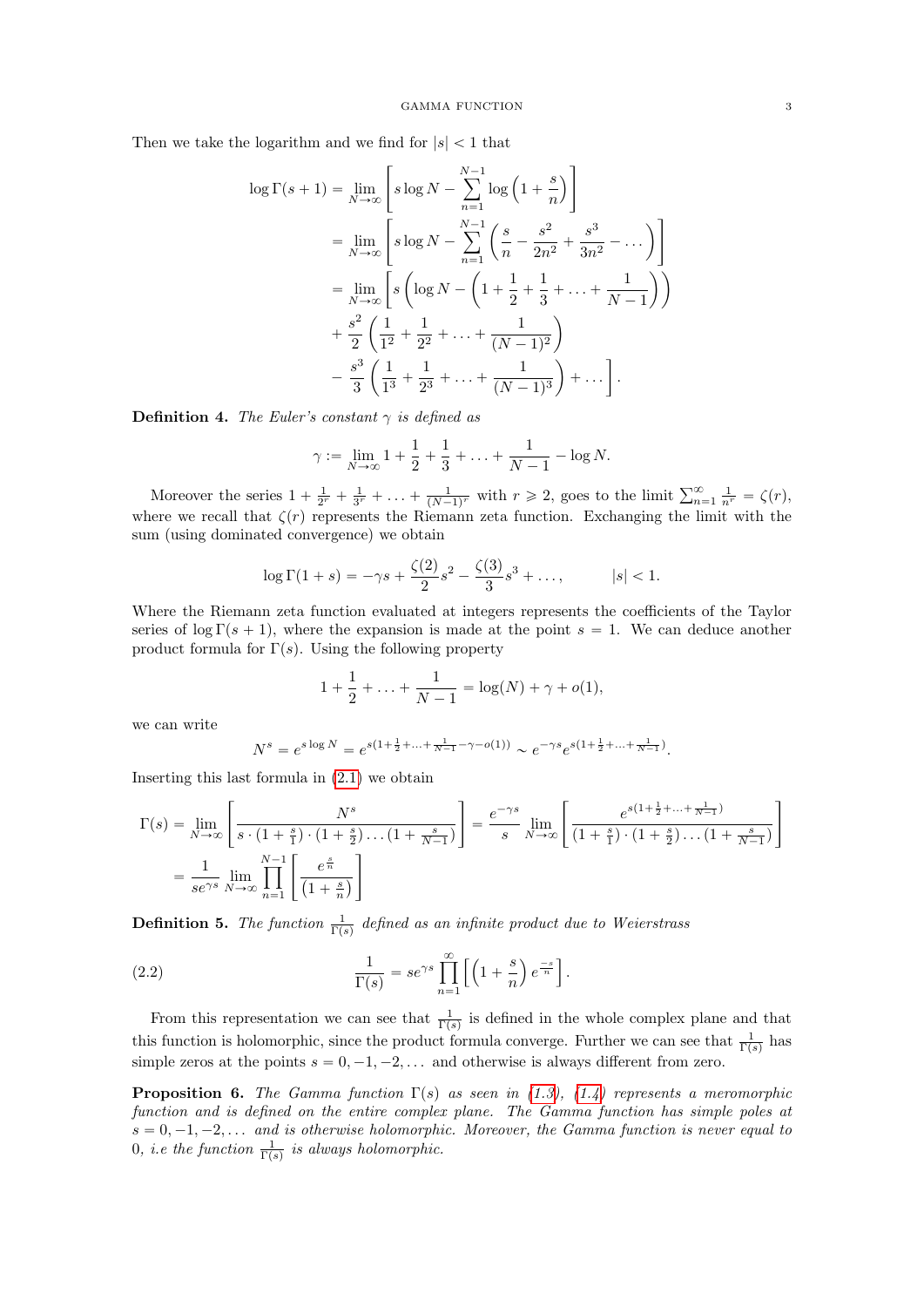

FIGURE 1. Graph of  $\Gamma(s)$  and of  $\frac{1}{\Gamma(s)}$ 

3. Three new functions defined using the Gamma function

3.1. **Example 1.** We define  $f(s) = \Gamma$  $\frac{s}{2}$ ˘ Γ  $\frac{s+1}{2}$ ˘

1. We define 
$$
f(s) = \Gamma\left(\frac{s}{2}\right) \Gamma\left(\frac{s+1}{2}\right)
$$
. Then we have  

$$
f(s+1) = \Gamma\left(\frac{s+1}{2}\right) \Gamma\left(\frac{s}{2}+1\right) = \frac{s}{2} \Gamma\left(\frac{s+1}{2}\right) \Gamma\left(\frac{s}{2}\right) = \frac{s}{2} f(s),
$$

and

$$
2^{s+1}f(s+1) = s \cdot 2^{s}f(s).
$$

for the control of the control of the control of the control of the control of the control of the control of the control of the control of the control of the control of the control of the control of the control of the cont

 $\Box$ 

**Proposition 7.** We have  $2^{s} f(s) = C \cdot \Gamma(s)$  where C is a constant.  $p_{root}$ «

$$
2^{s} \cdot \Gamma\left(\frac{s}{2}\right) \Gamma\left(\frac{s+1}{2}\right) = \lim_{N \to \infty} 2^{s} \left[ \frac{N^{\frac{s}{2}}(N-1)!}{\frac{s}{2}\left(\frac{s}{2}+1\right)\dots\left(\frac{s}{2}+N-1\right)} \cdot \frac{N^{\frac{s+1}{2}}(N-1)!}{\frac{s+1}{2}\left(\frac{s+1}{2}+1\right)\dots\left(\frac{s+1}{2}+N-1\right)} \right]
$$
  

$$
= \lim_{N \to \infty} \left[ \frac{2^{2N+s} \cdot N^{s+\frac{1}{2}} \cdot (N-1)!^{2}}{s(s+2)(s+4)\dots(s+2N-2) \times (s+1)(s+3)\dots(s+2N-1)} \right]
$$
  

$$
= \lim_{N \to \infty} \left[ 2^{2N} \cdot N^{\frac{1}{2}} \cdot \frac{(N-1)!^{2}}{(2N-1)!} \cdot \frac{(2N)^{s}(2N-1)!}{s(s+1)(s+2)\dots(s+2N-1)} \right]
$$
  

$$
= C \cdot \Gamma(s).
$$

Then we find

$$
C = \lim_{N \to \infty} \left[ 2^{2N} N^{\frac{1}{2}} \frac{(N-1)!^2}{(2N-1)!} \right] = 2\sqrt{\pi}.
$$

Therefore we obtain the Legendre doubling formula ˆ ˙

$$
\Gamma\left(\frac{s}{2}\right)\Gamma\left(\frac{s+1}{2}\right) = 2^{1-s}\sqrt{\pi}\Gamma(s).
$$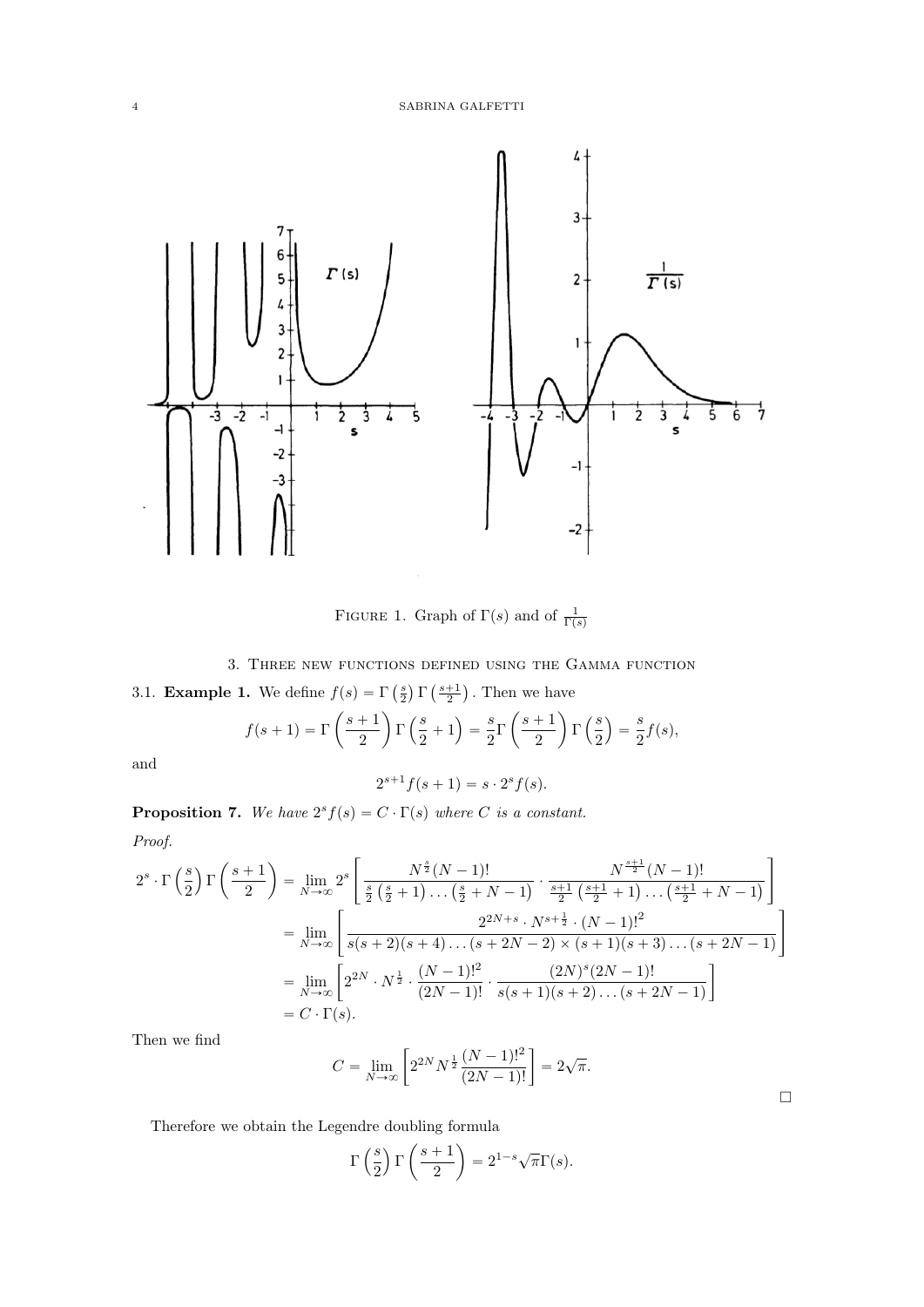In particular we obtain  $\Gamma(\frac{1}{2}) = \sqrt{\pi}$  by putting  $s = 1$  in the above formula.

3.2. **Example 2.** We define  $g(s) = \frac{1}{\Gamma(s)\Gamma(1-s)}$ . The function  $g(s)$  is holomorphic, since  $\frac{1}{\Gamma(s)}$  is holomorphic, and has zeros at  $s \in \mathbb{Z}$ , since  $\frac{1}{\Gamma(s)}$  has zeros only at  $s = 0, -1, -2, \ldots$ . Moreover we have

$$
g(s+1) = \frac{1}{\Gamma(1+s)\Gamma(-s)} = \frac{1}{s\Gamma(s)\Gamma(-s)} = \frac{-1}{\Gamma(1-s)\Gamma(s)} = -g(s).
$$
  
In particular the function  $g(s)$  is a periodic function with period 2.

Proposition 8. The function g can be written as

(3.1) 
$$
g(s) = C \cdot \sin \pi s
$$

where C is a constant. Moreover we have  $C = \frac{1}{\pi}$ .

Proof sketch. We have

<span id="page-4-0"></span>
$$
\lim_{s \to 0} \left[ \frac{g(s)}{s} \right] = \lim_{s \to 0} \left[ \frac{1}{\Gamma(1+s)\Gamma(1-s)} \right] = 1
$$

and therefore we obtain by the Taylor series that  $C = \frac{1}{\pi}$ . So we have

$$
\Gamma(s)\Gamma(1-s) = \frac{\pi}{\sin \pi s}.
$$

Formula  $(3.1)$  can also be obtained using  $(2.2)$  and the relation

$$
\frac{\sin \pi s}{\pi s} = \prod_{n=1}^{\infty} \left( 1 - \frac{s^2}{n^2} \right).
$$

3.3. **Example 3.** We now define a new function. Let  $h(s) = \int_0^\infty t^{s-1} e^{-t}$ 

$$
h(s) = \int_0^\infty t^{s-1} e^{-t} dt.
$$

This integral converges for 
$$
\sigma > 0
$$
 and using partial integration we have that  
\n
$$
h(s+1) = \int_0^\infty t^s d(-e^{-t}) = \int_0^\infty -e^{-t} d(t^s) = s \int_0^\infty t^{s-1} e^{-t} dt = sh(s)
$$
\nand that\n
$$
h(1) = \int_0^\infty e^{-t} dt = 1.
$$

and that

$$
h(1) = \int_0^\infty e^{-t} \, dt = 1.
$$

The function  $h(s)$  is a candidate for the original Gamma function, i.e. a function that fulfills these two properties:  $\Gamma(n) = (n - 1)!$  for all natural numbers and  $\Gamma(s + 1) = s\Gamma(s)$  for all  $s \neq -\mathbb{N}$ .

**Proposition 9.** We have that  $\Gamma(s) = h(s)$ .

This means that we can also define the Gamma function as an integral

## Definition 10.

$$
\Gamma(s) = \int_0^\infty t^{s-1} e^{-t} dt \quad \text{for } \sigma > 0.
$$

From this formula we can explain the importance of the Gamma function for the theory of Dirichlet's series. If fact we have using  $u = nt$ 

$$
\int_0^\infty t^{s-1} e^{-nt} \, dt = n^{-s} \int_0^\infty u^{s-1} e^{-u} \, du = \Gamma(s) n^{-s}.
$$

Moreover in the area of absolute convergence we have<br> $\infty$   $\infty$   $\longrightarrow$   $\infty$   $\longrightarrow$   $\infty$   $\longrightarrow$   $\infty$ 

(3.2) 
$$
\sum_{n=1}^{\infty} \frac{a_n}{n^s} = \frac{1}{\Gamma(s)} \int_0^{\infty} \left( \sum_{n=1}^{\infty} a_n e^{-nt} \right) t^{s-1} dt.
$$

This means that the ordinary Dirichlet series  $f(s) = \sum_{n=1}^{\infty} a_n n^{-s}$  and the power series  $F(z) = \sum_{n=1}^{\infty} a_n n^{-s}$  and the power series  $F(z) = \sum_{n=1}^{\infty} a_n n^{-s}$  $_{n=1}^{\infty} a_n z^n$ , using the same coefficients, are connected to each other through the Mellin transform

<span id="page-4-1"></span>
$$
f(s) = \frac{1}{\Gamma(s)} \int_0^\infty F(e^{-t}) t^{s-1} dt.
$$